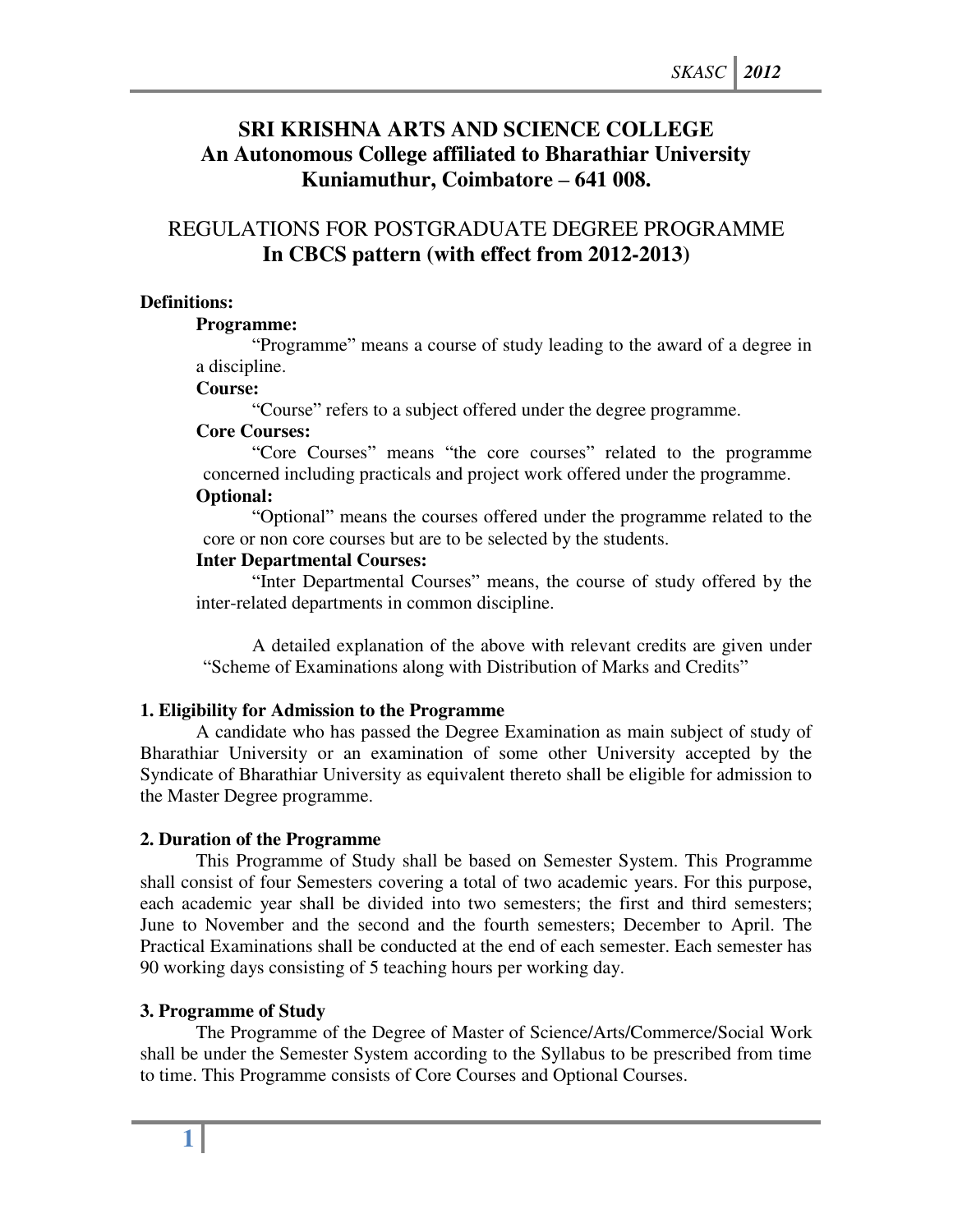# **4. Scheme of Examinations**

As recommended by the respective Board of Studies.

## **5. Requirement to appear for the Examinations**

All bonafide students of the College are eligible to appear for the End Semester Examinations by fulfilling the following criteria:

- (a) Students who have secured attendance of 75% and above in theory and practical classes separately are allowed to attend the End Semester examinations
- (b) Students who have secured less than 75% of attendance are not permitted to appear for the End Semester examinations in the regular papers. However, they are permitted to appear for arrear papers. Such students are permitted to continue the course with a condition that loss of attendance should be made up in the subsequent semester, failing which he/she will have to rejoin the course with semester in which he has secured less than 75% of attendance
- (c) Students with attendance between 65% and 74% in exceptional cases the Principal may condone the shortage of 10% attendance on reasonable grounds and are allowed for attending the End Semester examinations on approval
- (d) Provided further that the Principal may condone the shortage of attendance to the extent of 5% more (60% - 74%) in respect of the students who have represented the College or State or deputation in a National / International competition and function during the Semester period under reference, are allowed for attending the End Semester examinations on approval. The students under category (c) and (d) have to pay the condonation fee as prescribed by the Finance Committee
- (e) The students who have secured less than 50% attendance are not permitted to continue the programme

## **6. Restrictions to appear for the Examinations**

a) Any candidate having arrear paper(s) shall have the option to appear in any arrear paper along with the regular semester papers.

b) Candidates who fail in any of the course of PG degree examinations shall complete the course concerned within 4 years from the date of admission to the said programme, and should they fail to do so, they shall take the examination in the next revised syllabus prescribed for the immediate next batch of candidates. If there is no change in the texts/syllabus they shall appear for the examination in that course with the syllabus in vogue until there is a change in the texts or syllabus. In the event of removal of that course consequent to change of regulation and / or curriculum after 4 year period, the candidates shall have to take up an equivalent course in the revised syllabus as suggested by the Chairman of the respective board of studies and fulfill the requirements as per the regulation curriculum for the award of the degree.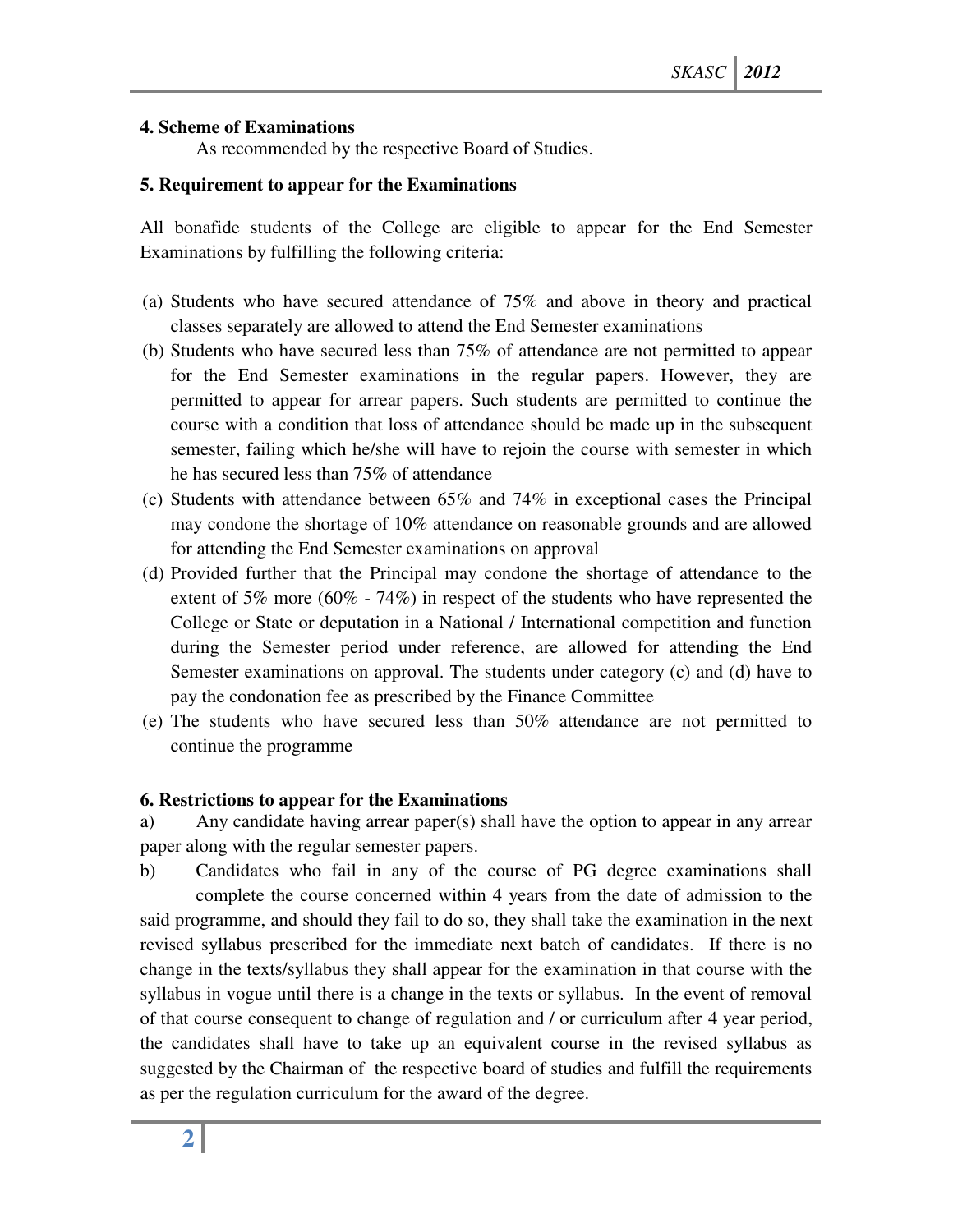## **7. Medium of Instruction and Examinations**

The medium of instruction and examinations shall be in English. However, as per directives of the Government of Tamilnadu, if the candidates answer in Tamil, their answer scripts will also be evaluated.

## **8. Submission of Record Note books for Practical Examinations**

Candidates taking the Practical Examinations should submit bonafide Record Note Books prescribed for the Practical Examinations. Otherwise the candidates will not be permitted to appear for the Practical Examinations.

## **9**. **Minimum (Pass) Marks**

A candidate shall be declared to have passed in a course if a student obtains not less than 50% of marks in that course. A candidate shall be declared to have passed the whole Examination if the student passes in all the courses.

## **10. Distribution of marks**

Table – 1: The following are the distribution of marks for end semester and continuous internal assessment for **theory papers** of PG programmes.

|                    |                      | <b>END SEMESTER</b>                                           |                                                                           | <b>Overall Passing</b><br>Minimum total                                         |
|--------------------|----------------------|---------------------------------------------------------------|---------------------------------------------------------------------------|---------------------------------------------------------------------------------|
| <b>Total Marks</b> | Max.<br><b>Marks</b> | <b>Passing</b><br><b>Minimum</b> for<br>end semester<br>alone | <b>CONTINUOUS</b><br><b>INTERNAL</b><br><b>ASSESSMENT</b><br>(Max. Marks) | marks<br>(Continuous<br><b>Internal</b><br>Assessment +<br><b>End Semester)</b> |
| 100                | 75                   | 38                                                            | 25                                                                        | 50                                                                              |
| 75                 | 55                   | 28                                                            | 20                                                                        | 38                                                                              |
| 60                 | 45                   | 23                                                            | 15                                                                        | 30                                                                              |
| 50                 |                      | 20                                                            |                                                                           | 25                                                                              |

**Theory:** The CIA for theory courses consists of written tests and departmental components like assignments, seminars, mini projects, surveys, paper presentations etc. The course coordinators (faculty who is handling the course) shall decide the departmental components to be given for the candidates. The Internal Assessment for theory shall be distributed as follows,

40% of maximum CIA Marks for one best out of 2 CIA Tests, 40% for Model Test and 20% for Departmental Components.

 CIA Tests I & II (One best out of 2 tests of 2 hours each  $-40\%$ ) 10 marks CIA Test III (Model Exam  $-3$  hours  $-40\%$ ) 10 marks Departmental Components  $(2 \text{ Nos} - 20\%)$  5 marks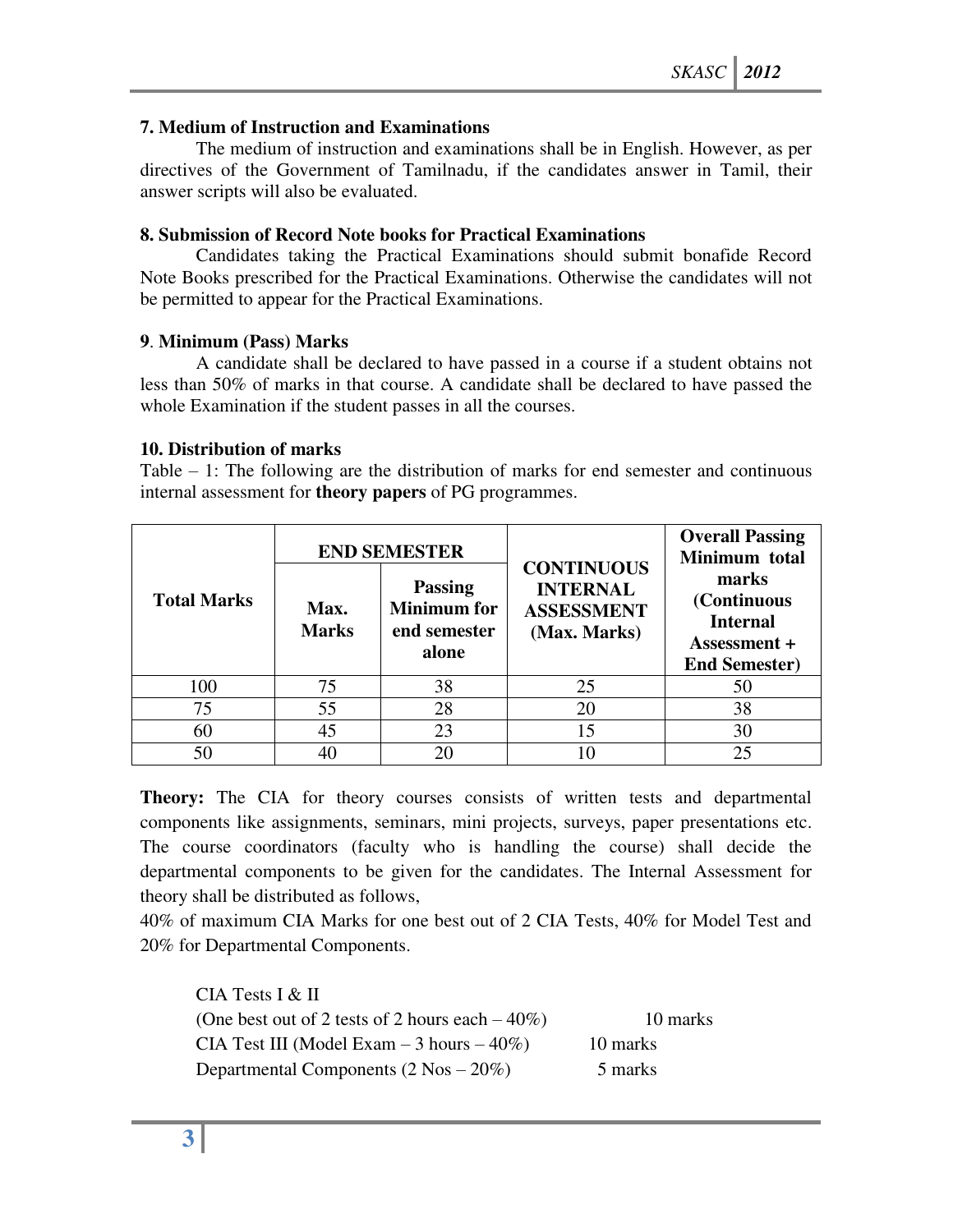The maximum marks obtained for 25 shall be further converted as per the requirements of the scheme of examination prescribed for the respective course.

|                    |                      | <b>END SEMESTER</b>                                           | $\circ$                                                                    | <b>Overall Passing</b>                                                                           |
|--------------------|----------------------|---------------------------------------------------------------|----------------------------------------------------------------------------|--------------------------------------------------------------------------------------------------|
| <b>Total Marks</b> | Max.<br><b>Marks</b> | <b>Passing</b><br><b>Minimum</b> for<br>end semester<br>alone | <b>CONTINUOUS</b><br><b>INTERNAL</b><br><b>ASSESSEMENT</b><br>(Max. Marks) | Minimum total<br>marks<br>(Continuous<br><b>Internal</b><br>Assessment +<br><b>End Semester)</b> |
| 100                | 60                   | 30                                                            | 40                                                                         | 50                                                                                               |
| 75                 | 45                   | 23                                                            | 30                                                                         | 38                                                                                               |
| 60                 | 35                   | 18                                                            | 25                                                                         | 30                                                                                               |
| 50                 | 30                   | 15                                                            | 20                                                                         | 25                                                                                               |
| 40                 | 25                   | 13                                                            | 15                                                                         | 20                                                                                               |
| 25                 |                      | 8                                                             | 10                                                                         | 13                                                                                               |

| Table $-2$ : The following are the distribution of marks for end semester and continuous |  |  |  |  |
|------------------------------------------------------------------------------------------|--|--|--|--|
| internal assessments for <b>practical papers</b> of PG programmes.                       |  |  |  |  |

**Practical:** The CIA for practical courses consists of two Tests, Experiment results evaluation in regular practical classes (average marks obtained) and Record evaluation (after completion of all experiments). The Internal Assessment for practical shall be distributed as follows,

25% of maximum CIA Marks for CIA Test I, 25% for Model Test, 25% for Experiments results (Observation) and 25% for Record evaluation.

| Two CIA Tests $(2*10 - 50\%)$ | 20 marks |
|-------------------------------|----------|
| Experiment results $(25%)$    | 10 marks |
| Record $(25\%)$               | 10 marks |

The maximum marks obtained for 40 shall be further converted as per the requirements of the scheme of examination prescribed for the respective course.

**Project:** The Internal Assessment for project shall be distributed as follows, 40% of maximum CIA Marks for first interim presentation, 40% for second interim presentation and 20% for work diary maintenance.

2-Interim presentations by the candidate  $(2*20 - 80%)$  40 marks Work Diary (20%) 10 marks

The maximum marks obtained for 50 shall be further converted as per the requirements of the scheme of examination prescribed for the respective course.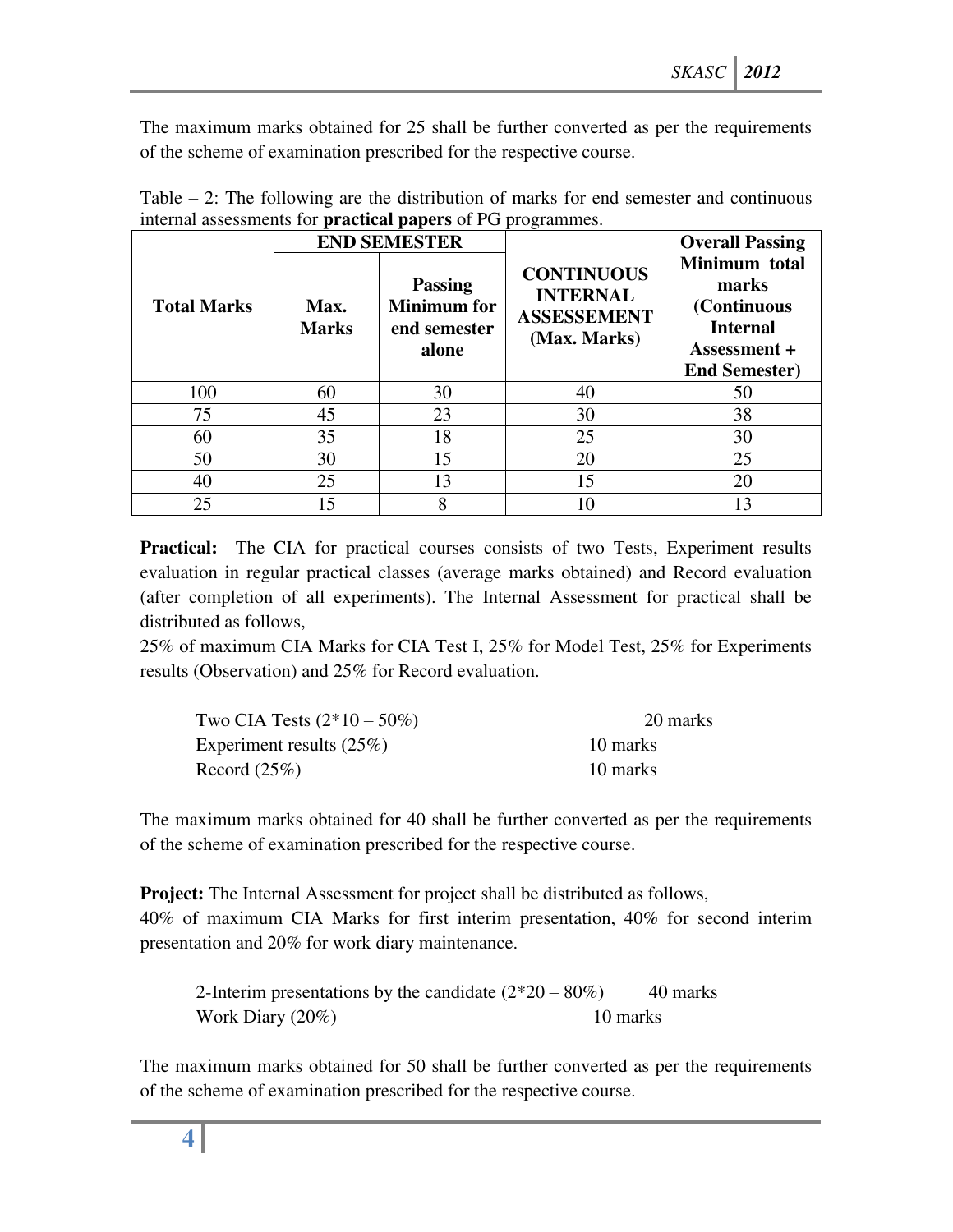# **11. Grading**

Once the marks of the Continuous Internal Assessment and end semester examinations for each of the course are available, they will be added. The mark thus obtained will then be graded as per details given below:

# **Marks and Grades**

The following table gives the marks grade points, letter grades and classification to indicate the performance of the candidate.

# **Conversion of Marks to Grade Points and Letter Grade (Performance in a Course/Paper)**

| <b>RANGE OF</b> | <b>GRADE POINTS</b> | <b>LETTER GRADE</b> | <b>DESCRIPTION</b> |
|-----------------|---------------------|---------------------|--------------------|
| <b>MARKS</b>    |                     |                     |                    |
| 90-100          | $9.0 - 10.0$        | 0                   | Outstanding        |
| 80-89           | 8.0-8.9             | D+                  | Excellent          |
| 75-79           | $7.5 - 7.9$         | D                   | Distinction        |
| 70-74           | $7.0 - 7.4$         | A+                  | Very Good          |
| 60-69           | $6.0 - 6.9$         | A                   | Good               |
| 50-59           | $5.0 - 5.9$         | В                   | Average            |
| $00-49$         | 0.0                 | U                   | Re-appear          |
| <b>ABSENT</b>   | 0.0                 | A A A               | <b>ABSENT</b>      |

# **GRADE POINT AVERAGE**

**For a Semester:** 

GRADE POINT AVERAGE [GPA] **=** Σi Ci Gi / Σi Ci

 $Ci = C$  redits earned for a course i in any semester

 $Gi = Grade Point obtained for a course i in any semester$ 

n = refers to the semester in which such course were credited

Sum of the multiplication of grade points by the credits of the courses

GPA = ------------------------------------------------------------------------------------------

Sum of the credits of the courses in a semester

# **For the entire programme:**

CUMULATIVE GRADE POINT AVERAGE [CGPA] **=** ΣnΣi Cni Gni / Σn Σi Cni

Sum of the multiplication of grade points by the credits of the entire programme

CGPA = ------------------------------------------------------------------------------------------------ Sum of the credits of the courses of the entire programme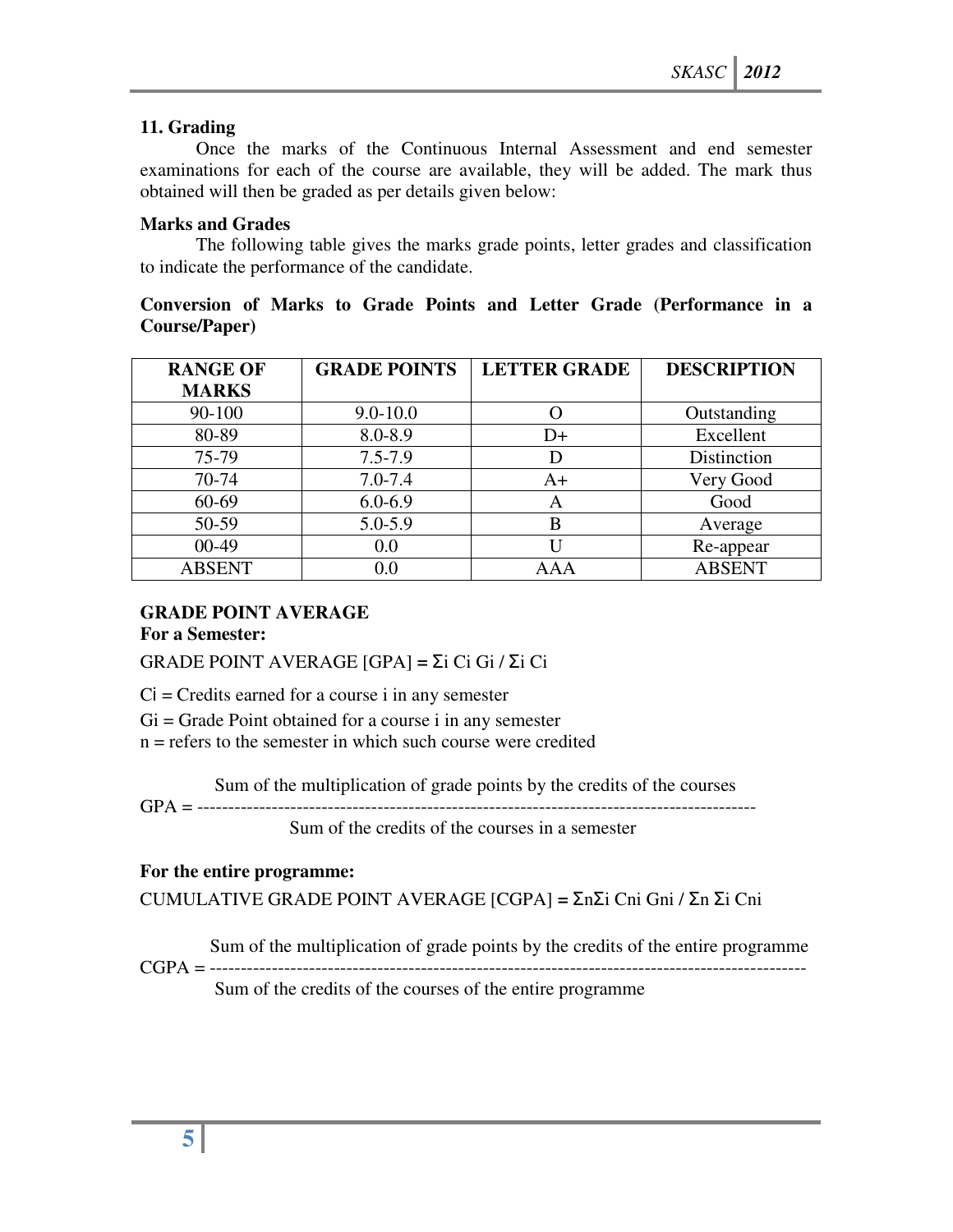| <b>CGPA</b>                       | <b>GRADE</b> | <b>CLASSIFICATION OF FINAL</b><br><b>RESULT</b> |
|-----------------------------------|--------------|-------------------------------------------------|
| $9.5 - 10.0$                      | $O+$         |                                                 |
| 9.0 and above but below<br>9.5    | $\Omega$     | First Class – Exemplary $*$                     |
| 8.5 and above but below<br>9.0    | $D++$        |                                                 |
| 8.0 and above but below<br>8.5    | $D+$         | First Class with Distinction*                   |
| 7.5 and above but below<br>8.0    | D            |                                                 |
| 7.0 and above but below<br>7.5    | $A++$        |                                                 |
| 6.5 and above but below<br>7.0    | $A+$         | <b>First Class</b>                              |
| 6.0<br>and above but below<br>6.5 | $\mathbf{A}$ |                                                 |
| 5.5 and above but below<br>6.0    | $B+$         | <b>Second Class</b>                             |
| 5.0<br>and above but below<br>5.5 | B            |                                                 |
| 0.0 and above but below<br>5.0    | U            | Re-appear                                       |

## **12. Improvement of Marks in the subjects already passed**

Candidates desirous of improving the marks awarded in a passed subject in their first attempt shall reappear once within a period of subsequent two semesters. The improved marks shall be considered for classification but not for ranking. When there is no improvement, there shall not be any change in the original marks already awarded.

# **13. Classification of Successful candidates**

A candidate who passes all the examinations and securing following CGPA and Grades shall be declared as follows for each part: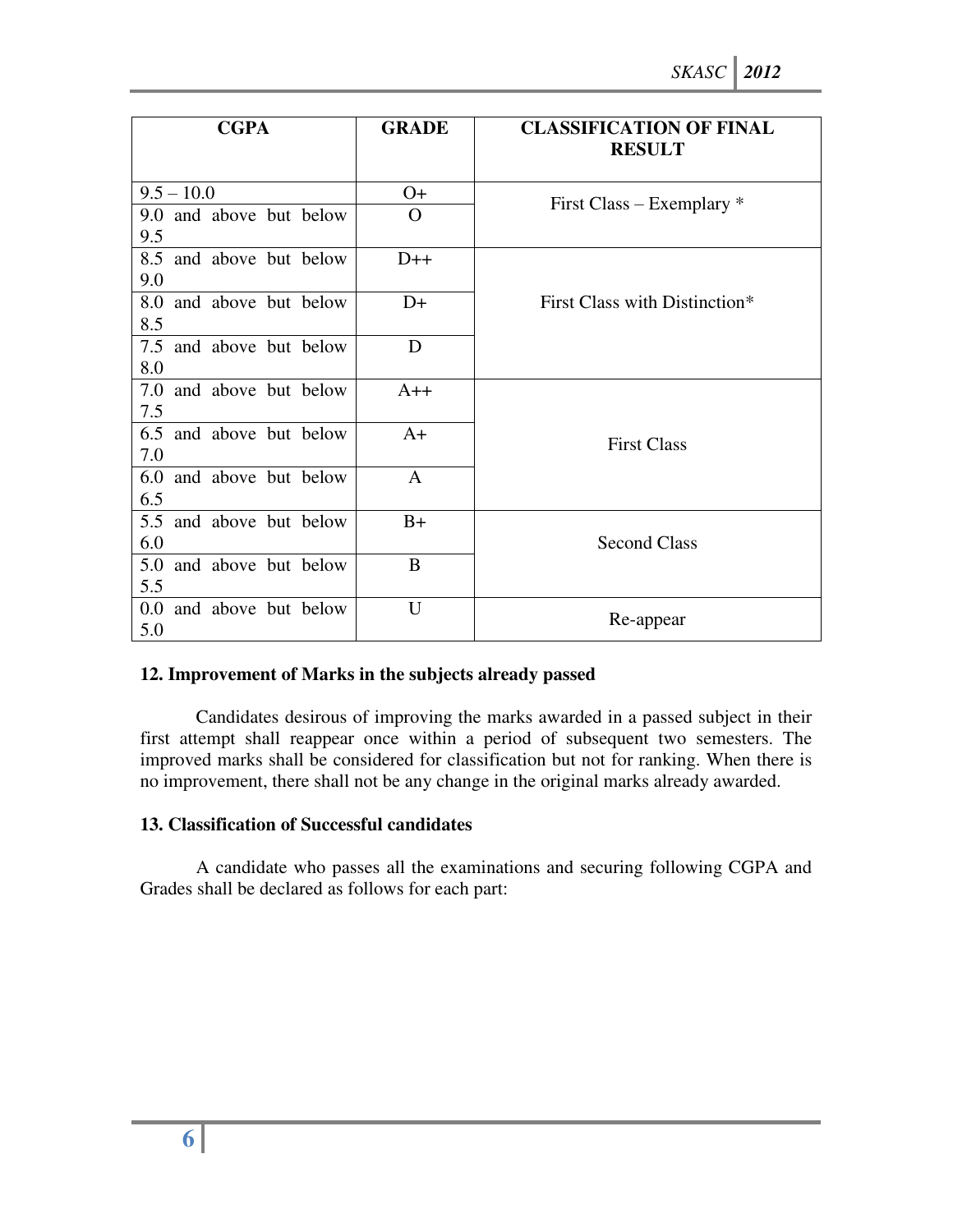| <b>CGPA</b>                           | <b>GRADE</b> | <b>CLASSIFICATION OF FINAL</b><br><b>RESULT</b> |  |
|---------------------------------------|--------------|-------------------------------------------------|--|
| $9.5 - 10.0$                          | $O+$         |                                                 |  |
| 9.0 and above but below<br>9.5        | $\Omega$     | First Class – Exemplary $*$                     |  |
| 8.5 and above but below<br>9.0        | $D++$        |                                                 |  |
| 8.0<br>and above but below<br>8.5     | $D+$         | First Class with Distinction*                   |  |
| 7.5 and above but below<br>8.0        | D            |                                                 |  |
| 7.0 and above but below<br>7.5        | $A++$        |                                                 |  |
| 6.5 and above but below<br>7.0        | $A+$         | <b>First Class</b>                              |  |
| 6.0<br>and above but below<br>6.5     | $\mathbf{A}$ |                                                 |  |
| 5.5 and above but below<br>6.0        | $B+$         | <b>Second Class</b>                             |  |
| and above but below<br>$0.0\,$<br>5.0 | B            |                                                 |  |

- a) A candidate who has passed all the subjects examinations in the first appearance within the prescribed duration of the PG programmes and secured a CGPA of 9 to 10 and equivalent grades "O" or "O+" in Core and Optional subjects shall be placed in the category of "**First Class – Exemplary**".
- b) A candidate who has passed all the subjects examinations in the first appearance within the prescribed duration of the PG programmes and secured a CGPA of 7.5 to 9 and equivalent grades "D" or "D+" or "D++" in Core and Optional subjects shall be placed in the category of "**First Class with Distinction**".
- c) A candidate who has passed all the subjects examinations of the PG programmes and secured a CGPA of 6 to 7.5 and equivalent grades "A" or "A+" or "A++" shall be declared to have passed in "**First Class**".
- d) A candidate who has passed all the subjects examination of the PG programmes and secured a CGPA of 5.0 to 6.0 and equivalent grades "B" or "B+" shall be declared to have passed in "**Second Class**".

# **14. Ranking**

A candidate who qualifies for the PG Degree programme passing all the Examinations in the first attempt, within the minimum period prescribed for the programme from the date of admission to the programme and secures  $1<sup>st</sup>$  Class shall be eligible for ranking and such ranking shall be confined to 10% of the total number of candidates qualified in that particular subject to a minimum of 3 ranks and a maximum of 10 ranks. The improvement marks will not be taken into consideration for ranking.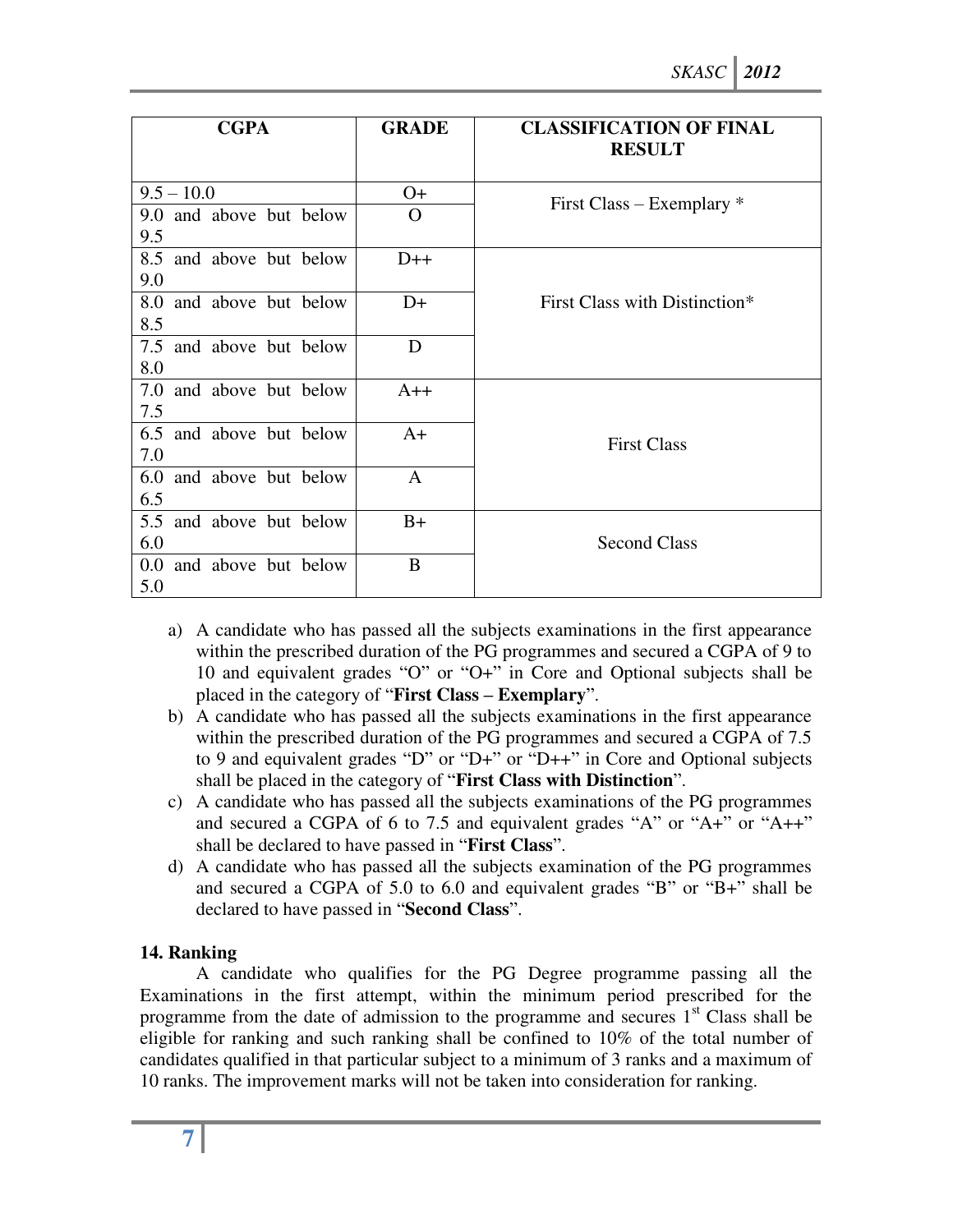## **15. Conferment of the Degree**

No candidate shall be eligible for conferment of the Degree unless he / she has undergone the prescribed programme of Study for a period of not less than four semesters or has been exempted there from in the manner prescribed and has passed the Examinations as have been prescribed therefor.

## **16. Additional Credits**

A student who desires to earn additional credits (over and above credits prescribed by the programme) can opt for any core course offered by any Department for PG programmes. He / She can appear for the examination for odd semester paper in the even semester and even semester paper in the odd semester.

 The courses will be self study and there is no continuous internal assessment for the courses. However, the marks scored by him / her will be converted for 100 marks and will appear in the semester mark sheet as additional credits. The respective Board of Studies can also prescribe the Certificate courses of outside reputed agency for the students to earn additional credits (over and above credits prescribed for the programme)

## **17. Question Paper Pattern**

The following question paper patterns shall be followed for the candidates admitted from the academic year 2011-2012 wherever applicable.

| <b>Maximum 75 Marks – wherever applicable</b>                                                    |                                                |          |                         |  |  |
|--------------------------------------------------------------------------------------------------|------------------------------------------------|----------|-------------------------|--|--|
| <b>Section A</b>                                                                                 | Multiple choice questions with four $10*1=10$  |          | 10 questions $-2$       |  |  |
|                                                                                                  | options                                        |          | each from every unit    |  |  |
| <b>Section B</b>                                                                                 | Short answer questions of either / or $5*5=25$ |          | $5$ questions $-1$ each |  |  |
|                                                                                                  | type                                           |          | from every unit         |  |  |
|                                                                                                  | (like $1.a$ (or) $b$                           |          |                         |  |  |
| <b>Section C</b>                                                                                 | Essay-type questions of either / or type       | $5*8=40$ | $5$ questions $-1$ each |  |  |
|                                                                                                  | (like $1.a$ (or) $b$                           |          | from every unit         |  |  |
| <b>NOTE:</b> In Section C , one of the questions shall be application oriented or a problem or a |                                                |          |                         |  |  |
| case study.                                                                                      |                                                |          |                         |  |  |

#### **All PG Programmes**

|                                                                                                 | <b>Maximum 60 Marks – wherever applicable</b>                     |          |                         |  |  |  |
|-------------------------------------------------------------------------------------------------|-------------------------------------------------------------------|----------|-------------------------|--|--|--|
| <b>Section A</b>                                                                                | Multiple choice questions with four $10*1=10$                     |          | 10 questions $-2$       |  |  |  |
|                                                                                                 | options                                                           |          | each from every unit    |  |  |  |
| <b>Section B</b>                                                                                | Short answer questions of either / or                             | $5*4=20$ | $5$ questions $-1$ each |  |  |  |
|                                                                                                 | type                                                              |          | from every unit         |  |  |  |
|                                                                                                 | (like $1.a$ (or) $b$                                              |          |                         |  |  |  |
|                                                                                                 | <b>Section C</b> $\vert$ Essay-type questions of either / or type | $5*6=30$ | $5$ questions $-1$ each |  |  |  |
|                                                                                                 | (like $1.a$ (or) $b$                                              |          | from every unit         |  |  |  |
| <b>NOTE:</b> In Section C, one of the questions shall be application oriented or a problem or a |                                                                   |          |                         |  |  |  |
| case study.                                                                                     |                                                                   |          |                         |  |  |  |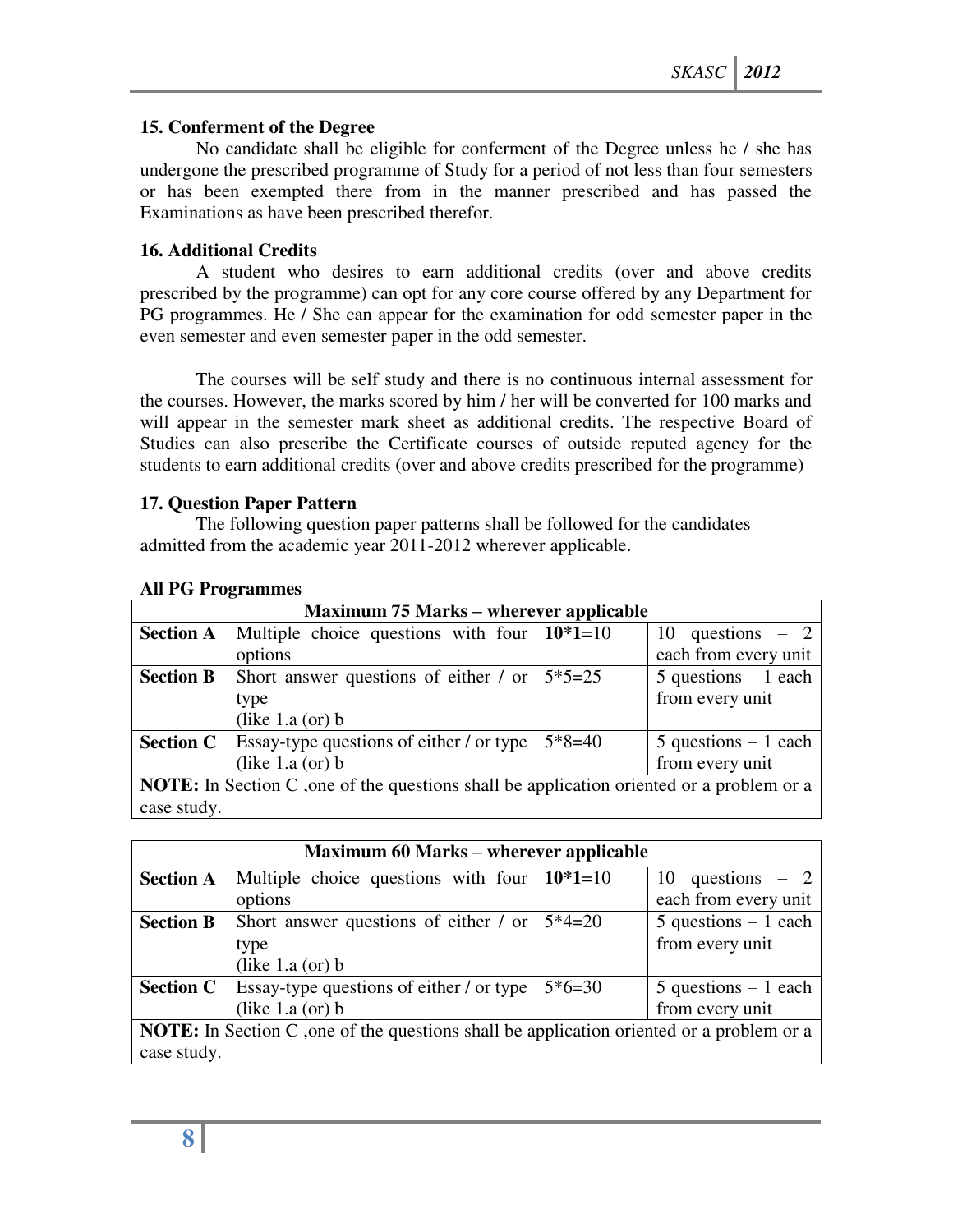|                                                                                                 | <b>Maximum 55 Marks – wherever applicable</b>                      |          |                         |  |  |  |
|-------------------------------------------------------------------------------------------------|--------------------------------------------------------------------|----------|-------------------------|--|--|--|
| <b>Section A</b>                                                                                | Multiple choice questions with four $10*1=10$                      |          | 10 questions $-2$       |  |  |  |
|                                                                                                 | options                                                            |          | each from every unit    |  |  |  |
| <b>Section B</b>                                                                                | Short answer questions of either / or $\frac{5*3=15}{ }$           |          | $5$ questions $-1$ each |  |  |  |
|                                                                                                 | type                                                               |          | from every unit         |  |  |  |
|                                                                                                 | (like $1.a$ (or) $b$                                               |          |                         |  |  |  |
|                                                                                                 | <b>Section C</b>   Essay-type questions of either $\prime$ or type | $5*6=30$ | $5$ questions $-1$ each |  |  |  |
|                                                                                                 | (like $1.a$ (or) $b$                                               |          | from every unit         |  |  |  |
| <b>NOTE:</b> In Section C, one of the questions shall be application oriented or a problem or a |                                                                    |          |                         |  |  |  |
| case study.                                                                                     |                                                                    |          |                         |  |  |  |

|                                                                                                 | <b>Maximum 50 Marks – wherever applicable</b>                      |          |                         |  |  |  |
|-------------------------------------------------------------------------------------------------|--------------------------------------------------------------------|----------|-------------------------|--|--|--|
| <b>Section A</b>                                                                                | Multiple choice questions with four $\vert 10^*1=10 \rangle$       |          | 10 questions $-2$       |  |  |  |
|                                                                                                 | options                                                            |          | each from every unit    |  |  |  |
| <b>Section B</b>                                                                                | Short answer questions of either / or                              | $5*3=15$ | $5$ questions $-1$ each |  |  |  |
|                                                                                                 | type                                                               |          | from every unit         |  |  |  |
|                                                                                                 | (like $1.a$ (or) $b$                                               |          |                         |  |  |  |
|                                                                                                 | <b>Section C</b>   Essay-type questions of either $\prime$ or type | $5*5=25$ | $5$ questions $-1$ each |  |  |  |
|                                                                                                 | (like $1.a$ (or) $b$                                               |          | from every unit         |  |  |  |
| <b>NOTE:</b> In Section C, one of the questions shall be application oriented or a problem or a |                                                                    |          |                         |  |  |  |
| case study.                                                                                     |                                                                    |          |                         |  |  |  |

|                                                                                                 | <b>Maximum 45 Marks – wherever applicable</b>                      |          |                         |  |  |  |
|-------------------------------------------------------------------------------------------------|--------------------------------------------------------------------|----------|-------------------------|--|--|--|
| <b>Section A</b>                                                                                | Multiple choice questions with four $5*1=5$                        |          | $5$ questions $-1$ each |  |  |  |
|                                                                                                 | options                                                            |          | from every unit         |  |  |  |
| <b>Section B</b>                                                                                | Short answer questions of either / or $\frac{5*3=15}{ }$           |          | $5$ questions $-1$ each |  |  |  |
|                                                                                                 | type                                                               |          | from every unit         |  |  |  |
|                                                                                                 | (like $1.a$ (or) $b$                                               |          |                         |  |  |  |
|                                                                                                 | <b>Section C</b>   Essay-type questions of either $\prime$ or type | $5*5=25$ | $5$ questions $-1$ each |  |  |  |
|                                                                                                 | (like $1.a$ (or) $b$                                               |          | from every unit         |  |  |  |
| <b>NOTE:</b> In Section C, one of the questions shall be application oriented or a problem or a |                                                                    |          |                         |  |  |  |
| case study.                                                                                     |                                                                    |          |                         |  |  |  |

| <b>Maximum 40 Marks – wherever applicable</b>                                                   |                                                                    |          |                         |
|-------------------------------------------------------------------------------------------------|--------------------------------------------------------------------|----------|-------------------------|
| <b>Section A</b>                                                                                | Multiple choice questions with four $5*1=5$                        |          | $5$ questions $-1$ each |
|                                                                                                 | options                                                            |          | from every unit         |
| <b>Section B</b>                                                                                | Short answer questions of either / or                              | $5*3=15$ | $5$ questions $-1$ each |
|                                                                                                 | type                                                               |          | from every unit         |
|                                                                                                 | (like $1.a$ (or) $b$                                               |          |                         |
|                                                                                                 | <b>Section C</b>   Essay-type questions of either $\prime$ or type | $5*4=20$ | $5$ questions $-1$ each |
|                                                                                                 | (like $1.a$ (or) $b$                                               |          | from every unit         |
| <b>NOTE:</b> In Section C, one of the questions shall be application oriented or a problem or a |                                                                    |          |                         |
| case study.                                                                                     |                                                                    |          |                         |